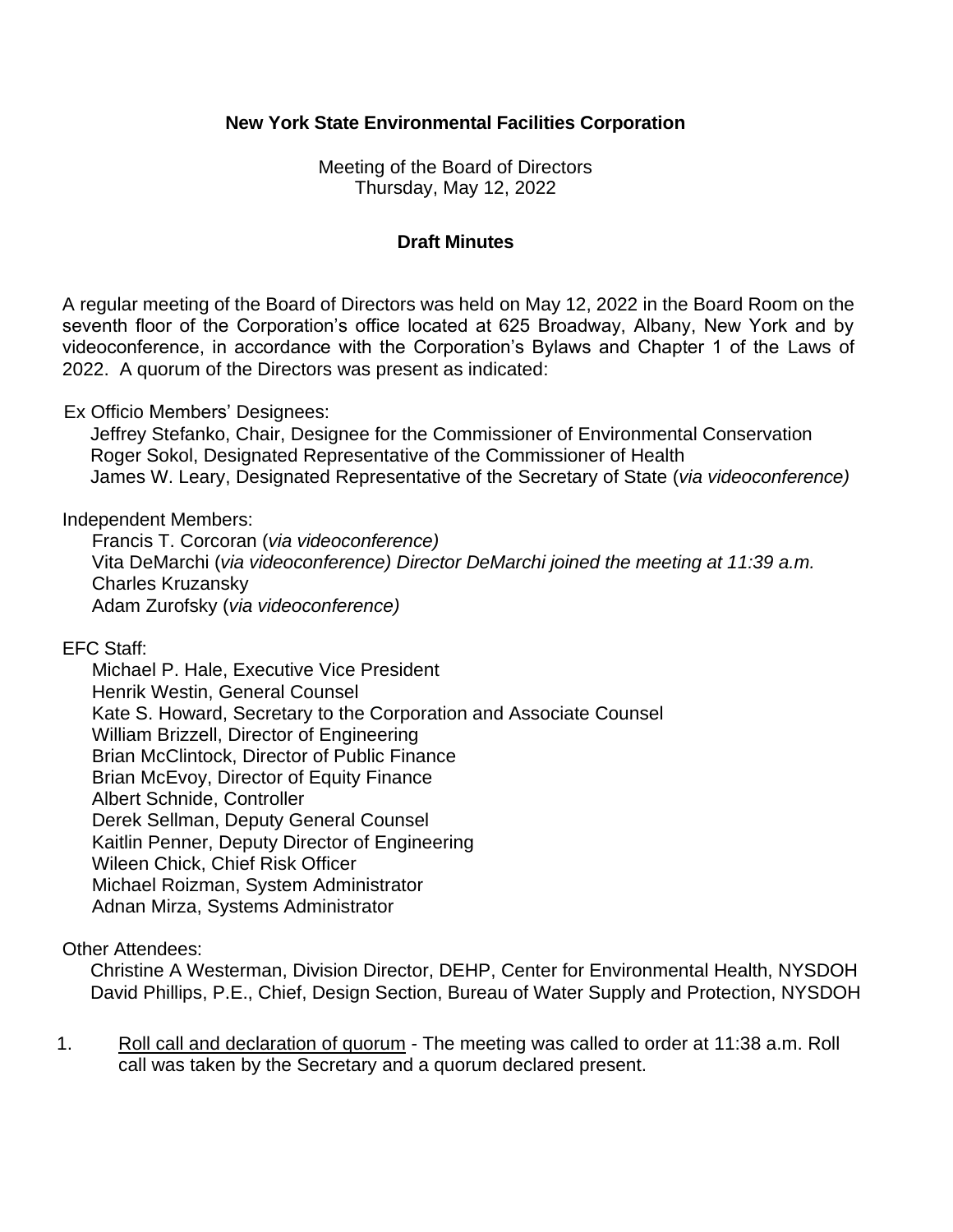- Approval of the Draft Minutes from the April 7, 2022 Board Meeting Upon motion by Mr. Sokol and seconded by Mr. Kruzansky the minutes from the April 7, 2022 meeting were approved by the voting directors. Mr. Zurofsky abstained from voting as he was not 2. present at the April meeting.
- 3. Report of the Chair
	- • Mr. Stefanko reminded the Directors that their Confidential Evaluations of Board Performances are due May 19.
	- • Mr. Stefanko also reminded the Directors that the deadline for filing their 2021 Financial Disclosure Statements is May 16, 2022.
	- • Mr. Stefanko then advised that Roger Sokol is retiring and the May 2022 Board meeting would be his last. He praised Mr. Sokol for his many years of service at the Department of Health and in working with the Corporation. Directors Corcoran, Kruzansky, and DeMarchi, all joined in commenting on working with Mr. Sokol over the years on the Corporation's board, praising his devotion and contributions. Mr. Sokol will be missed.
	- • Roger Sokol then introduced Ms. Christine Westerman who will be replacing Mr. Sokol as the Commissioner of Health's designated representative on the Corporation's Board of Directors.
- President's Report As President Coleman was absent, Executive Vice President Hale 4. gave the report.
	- • Mr. Hale joined the Chair in recognizing Roger Sokol's many contributions to the Corporation, the Department of Health and New York State and wished Mr. Sokol a happy retirement. He also joined in welcoming Ms. Westerman.
	- • Mr. Hale advised that a Site Visit for the Board is being planned. It has been more than two years since the Board's last site visit to an EFC project, due to Covid-19. Different locations are being discussed and potential locations and dates are being vetted.
	- • Mr. Hale finally advised that the availability of Bipartisan Infrastructure Law (BIL) and Base SRF funds was posted April 27, 2022.
- Committee Reports -No Committees met this month. 5.
- 6. Unfinished Business-
	- Mr. Kruzansky advised of an informational/training opportunity through the Pace Energy and Climate Center.
- 7. Resolutions

## **Resolution No. 2907**

 Following its introduction by the Secretary, Mr. Corcoran moved for adoption of the resolution and the motion was seconded by Mr. Zurofsky. Discussion ensued and the following resolution was adopted unanimously and made part of the minutes:

 **A RESOLUTION OF THE NEW YORK STATE ENVIRONMENTAL FACILITIES MUNICIPALITIES TO FUND ELIGIBLE DRINKING WATER PROJECTS FROM FUNDS APPROPRIATED FOR WATER INFRASTRUCTURE IMPROVEMENT PROJECTS CORPORATION AUTHORIZING FINANCIAL ASSISTANCE PAYMENTS TO CERTAIN**